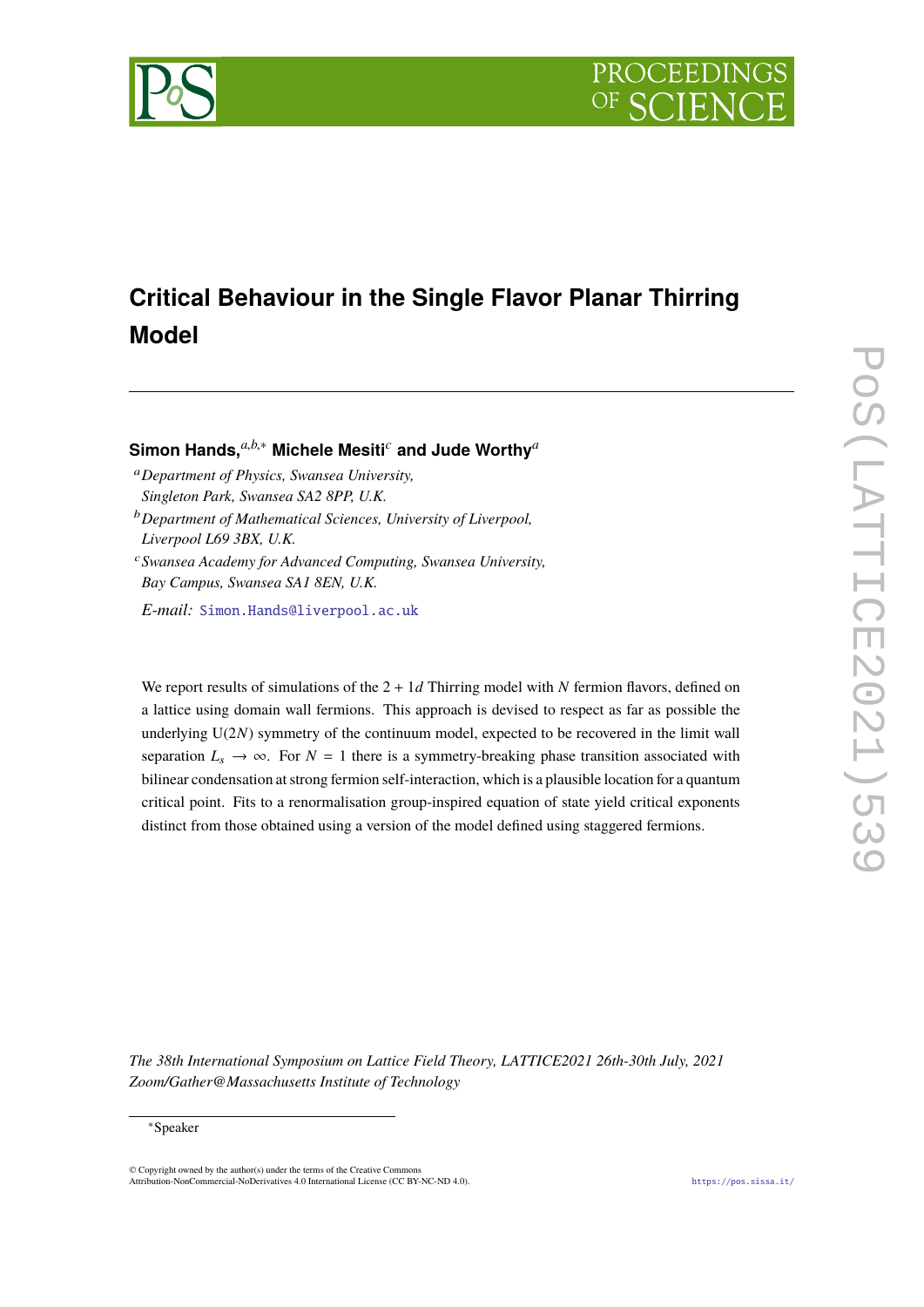# **1. Introduction**

This presentation concerns the Thirring model in  $d = 2 + 1$  spacetime dimensions. The model is a covariant quantum field theory of self-interacting fermions described by a Lagrangian density

<span id="page-1-0"></span>
$$
\mathcal{L} = \bar{\psi}_i(\partial \!\!\! /+m)\psi_i + \frac{g^2}{2N}(\bar{\psi}_i \gamma_\mu \psi_i)^2.
$$
 (1)

The index  $\mu = 0, 1, 2$  runs over spacetime dimensions and  $i = 1, \ldots, N$  over autonomous fermion flavors. A reducible spinor representation is chosen so that the  $\gamma$ -matrices are  $4 \times 4$ , implying the existence of *two* further matrices  $\gamma_3$ ,  $\gamma_5$  which anticommute with the kinetic operator in [\(1\)](#page-1-0). The interaction, with coupling strength  $g^2$  of dimension -1, is a contact term between two conserved currents, with the consequence that like charges repel, opposite charges attract.

Most applications of this and other theories of "Flatland" fermions occur in the condensed matter physics of various layered systems: nodal fermions in *d*-wave superconductors; spin liquid phases in Heisenberg antiferromagnets; surface states of topological insulators; and of course graphene, where low-energy electronic excitations exhibit linear dispersion around two inequivalent *Dirac points* within the first Brillouin Zone. The Thirring interaction shares the same symmetries as the electrostatic interaction between electrons and holes, which is unscreened at half-filling. For sufficiently large  $g^2$ , and/or sufficiently small  $N$ , it is speculated that the Fock vacuum is unstable with respect to formation of a particle-hole bilinear condensate

$$
\langle \bar{\psi}\psi \rangle = \frac{1}{V} \frac{\partial \ln \mathcal{Z}}{\partial m} \neq 0,
$$
 (2)

with clear congruences to chiral symmetry breaking in QCD, resulting in a dynamically-generated mass gap at Dirac point. By hypothesis, the resulting semimetal-insulator transition occuring at  $g_c^2(N)$  defines a *Quantum Critical Point*, whose universal properties characterise the low energy excitation spectrum [\[1\]](#page-6-0). If a correlation length diverges here, a new strongly-interacting quantum field theory may be defined.

### <span id="page-1-3"></span>**2. Symmetries**

On general grounds we expect the QCP to be characterised by dimensionality, the nature of the degrees of freedom, and the pattern of symmetry breaking. For  $m = 0$  the Lagrangian [\(1\)](#page-1-0) has the following invariances:

<span id="page-1-1"></span>
$$
\psi \mapsto e^{i\alpha}\psi, \quad \bar{\psi} \mapsto \bar{\psi}e^{-i\alpha}; \quad \psi \mapsto e^{\alpha\gamma_3\gamma_5}\psi, \quad \bar{\psi} \mapsto \bar{\psi}e^{-\alpha\gamma_3\gamma_5}; \tag{3}
$$

$$
\psi \mapsto e^{i\alpha\gamma_3}\psi, \quad \bar{\psi} \mapsto \bar{\psi}e^{i\alpha\gamma_3}; \quad \psi \mapsto e^{i\alpha\gamma_5}\psi, \quad \bar{\psi} \mapsto \bar{\psi}e^{i\alpha\gamma_5}.
$$
 (4)

Together these rotations generate U(2). However, only [\(3\)](#page-1-1) remains an invariance once *m*,  $\langle \bar{\psi}\psi \rangle \neq 0$ . Bilinear condensation therefore results in a symmetry breaking  $U(2N) \rightarrow U(N) \otimes U(N)$ . Note the mass term  $m\bar{\psi}\psi$  is hermitian and invariant under a parity inversion  $x_u \mapsto -x_u$ . In fact, there are two other parity-invariant mass terms related by U(2*N*) which are antihermitian in Euclidean metric:

<span id="page-1-2"></span>
$$
im_3\bar{\psi}\gamma_3\psi;\quad im_5\bar{\psi}\gamma_5\psi.\tag{5}
$$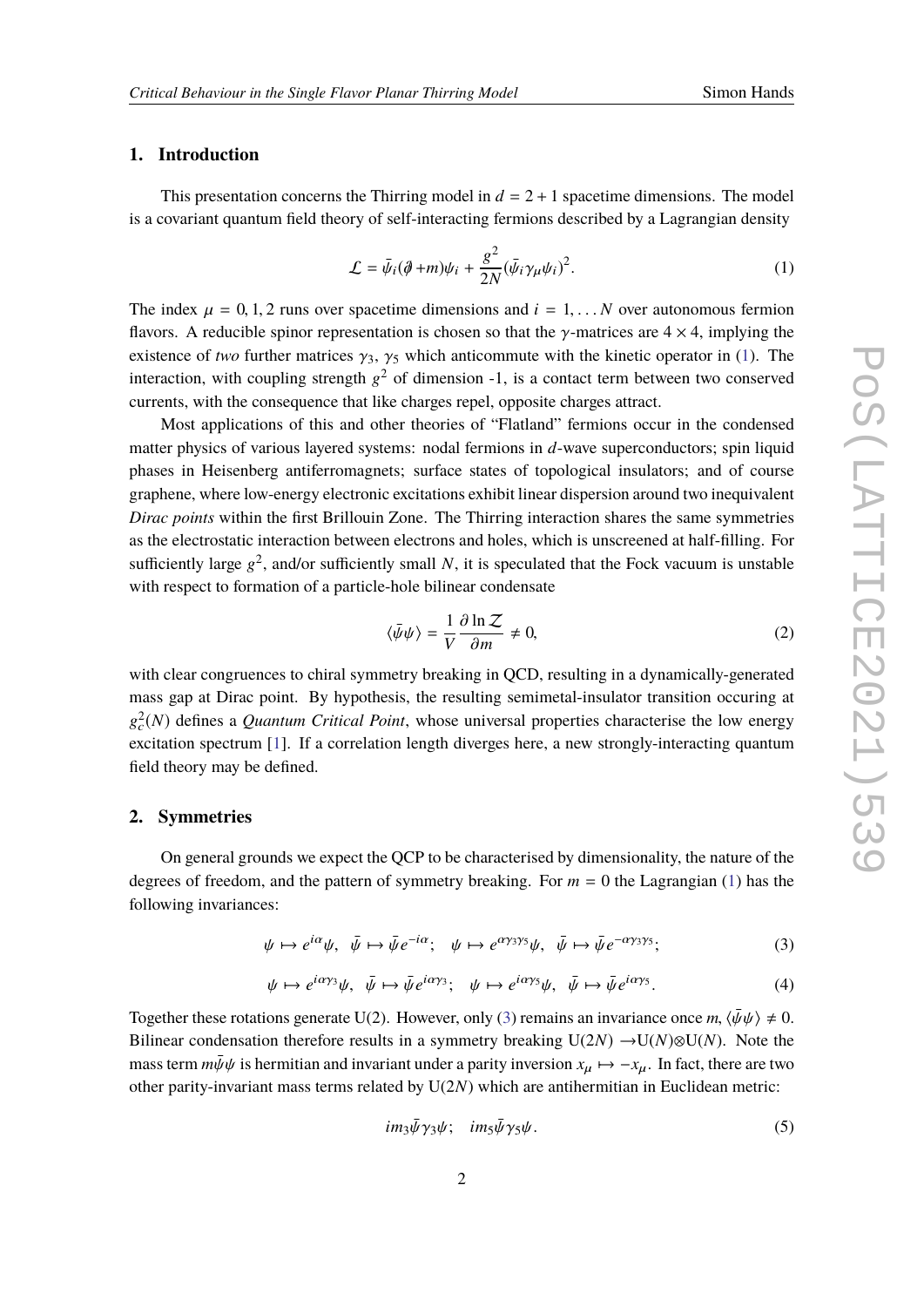The "Haldane" mass term  $m_3 s \bar{\psi} \gamma_3 \gamma_5 \psi$  is not parity-invariant, and hence physically inequivalent.

Why is it so important to capture the global symmetries faithfully? The following argument is very far from rigorous, but illustrates the point. In the limit of large *N*, the Thirring model [\(1\)](#page-1-0) is amenable to a diagrammatic analysis. The interaction at strong coupling between conserved fermion currents is mediated by a propagating vector boson, (actually a fermion – antifermion bound state) with mass  $M_V$  given by [\[2\]](#page-6-1)

$$
\frac{M_V}{m} = \sqrt{\frac{6\pi}{mg^2}},\tag{6}
$$

whose masslessness in the limit  $g^2 \to \infty$  suggests equivalence to QED<sub>3</sub>, an asymptotically-free theory long believed to support a conformal IR fixed point. Since the dimensionless interaction strength at this fixed point scales  $\propto N^{-1}$ , there should be a critical  $N_c$  below which, again, the ground state is unstable with respect to bilinear  $\bar{\psi}\psi$  condensation. Since the UV limit of the Thirring model and the IR limit of  $QED_3$  have the same vector propagator, it is conceivable the fixed points in these limits coincide, so that the two model share the same  $N_c$ . For an asymptotically-free theory like  $QED<sub>3</sub>$  there is an argument to constrain  $N<sub>c</sub>$  based on counting degrees of freedom in both symmetric and broken phases [\[3\]](#page-6-2):

# Goldstone bosons in IR = 
$$
2N^2 \le \frac{3}{4} \times \text{# fermion degrees of freedom in UV} = 3N,
$$
 (7)

where the factor  $\frac{3}{4}$  reproduces the Fermi-Dirac distribution correctly in 3 dimensions. Saturating the inequality yields  $N_c \leq \frac{3}{2}$  $\frac{3}{2}$ <sup>[1](#page-2-0)</sup>. Now, many early attempts to identify  $N_c$  with lattice field theory used the staggered fermion formulation. Away from weak couplng staggered fermions support a different symmetry-breaking  $U(N) \otimes U(N) \rightarrow U(N)$ , yielding a modified counting:

$$
N^2 \le \frac{3}{4} \times 2^d \times N \Rightarrow N_c^{\text{stagg}} \le 6,\tag{8}
$$

In fact, numerical simulations with staggered fermions find  $N_c^{\text{stagg}} = 3.4(1)$  [\[5\]](#page-6-3).

#### **3. Domain Wall Fermions**

The arguments of the previous section highlight the importance of choosing a lattice regularisation which respects the global symmetries of the target theory as much as possible. We have chosen domain wall fermions (DWF) formulated in 2+1+1*d*, which recover U(2*N*) symmetry in the limit that the separation  $L<sub>s</sub>$  of two domain walls along a fictitious third dimension  $x<sub>3</sub>$  grows large – though it is not clear *a priori* how "large" that means. Fermion fields in the 2+1*d* target space are supposedly localised on the walls and are identified in terms of  $2+1+1d$  fields Ψ. Ψ via

$$
\psi(x) = P_{-}\Psi(x,1) + P_{+}\Psi(x,L_{s}); \quad \bar{\psi}(x) = \bar{\Psi}(x,L_{s})P_{-} + \bar{\Psi}(x,1)P_{+}.
$$
\n(9)

with projectors  $P_{\pm} = \frac{1}{2}$  $rac{1}{2}(1 \pm \gamma_3).$ 

The basic setup was introduced in the context of quenched  $QED_3$  in Ref. [\[6\]](#page-6-4), where it was noted that U(2*N*) restoration occurs most rapidly for condensates corresponding to the mass terms

<span id="page-2-0"></span><sup>&</sup>lt;sup>1</sup>A treatment of QED<sub>3</sub> based on an *F*-theorem which does not assume free-field dynamics predicts  $N_c < 4.4$  [\[4\]](#page-6-5)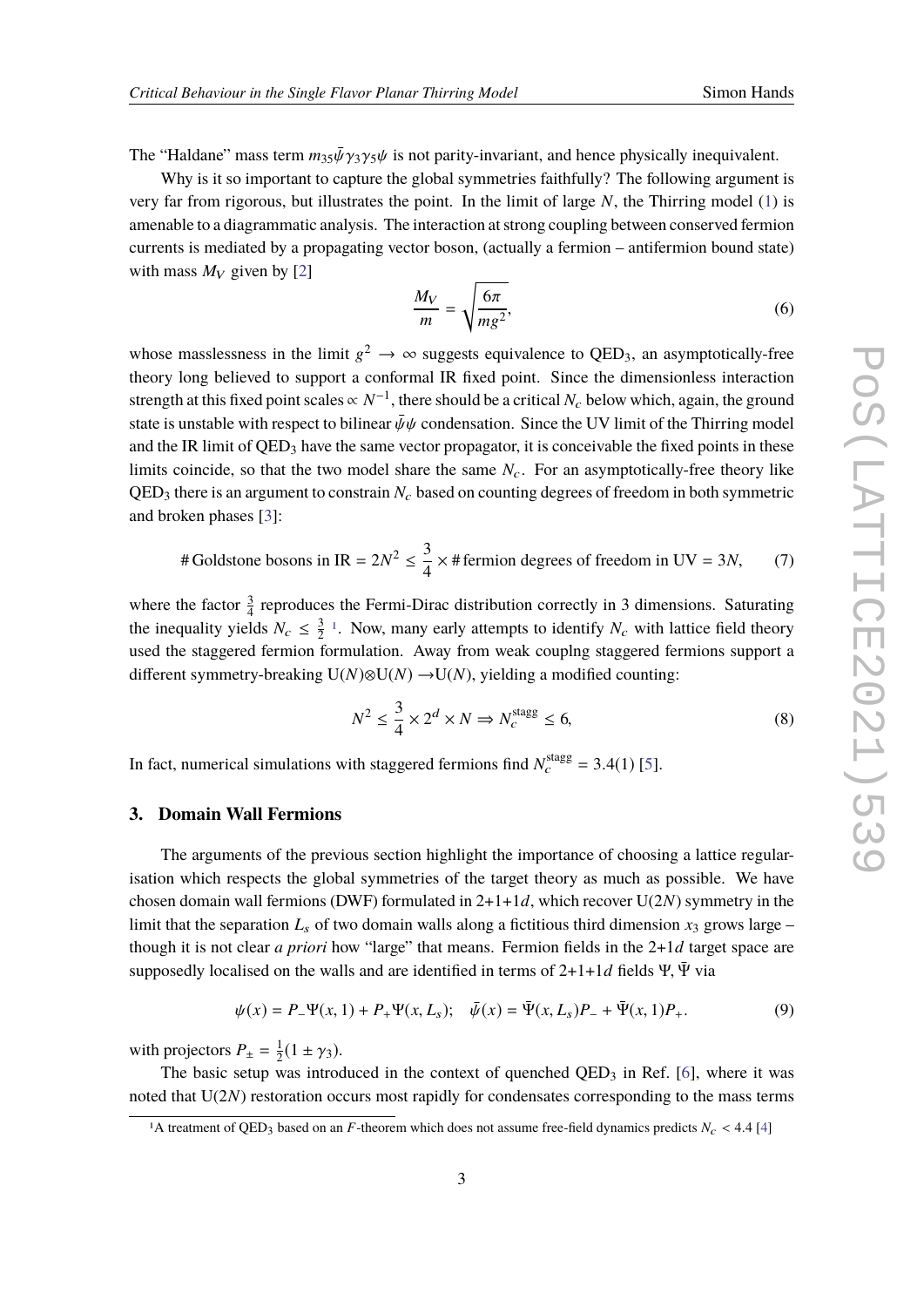<span id="page-3-0"></span>

**Figure 1:** Bilinear condensate  $i\langle \bar{\psi}\gamma_3\psi \rangle$  vs.  $a g^{-2}$  on  $12^3 \times 16 (16^3 \times 16$  for  $N = 0$ ) with  $ma = 0.01$ .

[\(5\)](#page-1-2). Henceforth we quote results for  $\langle i\bar{\psi}\gamma_3\psi\rangle$ , which is formed from 2+1+1*d* propagators connected<br>the approximation will assume datable of both the lettice formulation of the Thiming model used in this to opposite walls. Further details of both the lattice formulation of the Thirring model used in this study (the so-called *bulk* variant) and the simulation algorithm can be found in [\[7\]](#page-6-6).

#### **4. Results**

Fig. [1](#page-3-0) presents results for the bilinear condensate as a function of dimensionless inverse coupling  $ag^{-2}$  for exploratory runs with  $L_s = 16$  [\[7\]](#page-6-6), which enable a comparison between quenched *N* = 0,  $N = 1$  obtained using an RHMC algorithm, and  $N = 2$  using a much cheaper HMC algorithm. As might be expected there is a clear hierarchy of condensation scales as the coupling gets stronger, confirming our suspicion that this system is very sensitive to  $N$ . However, the  $U(2N)$ -symmetric limit first requires  $L_s \rightarrow \infty$ . For  $N = 1$  we have performed systematic studies of system sizes  $12^3$ ,  $16^3 \times L_s$  with  $L_s = 8$ , 16, ..., 48 [\[8\]](#page-6-7) and are currently accumulating data on  $16^3$  with  $L_s = 64$ , 80. Empirically the extrapolation is well-described by

<span id="page-3-1"></span>
$$
\langle \bar{\psi}\psi \rangle_{\infty} - \langle \bar{\psi}\psi \rangle_{L_s} = A(g^2, m)e^{-\Delta(g^2, m)L_s}, \tag{10}
$$

as shown across a range of couplings in Fig. [2](#page-4-0) using our latest data. The extrapolation [\(10\)](#page-3-1) is particularly important at larger couplings, where fortunately it is also easier to fit (difficulties fitting [\(10\)](#page-3-1) at weaker couplings are reflected in the large error bars in Fig. [4](#page-5-0) below). The decay constant  $\Delta$  is shown in Fig. [3.](#page-4-1) For weak couplings  $\Delta$  is approximately *m*-independent but once  $ag^{-2} \le 0.36$ <br>the haborious alterate  $\Lambda$  as *m*. Fig. 2 approximately illustrates the abellance of finding the U(2) limit the behaviour alters to  $\Delta \propto m$ . Fig. [3](#page-4-1) graphically illustrates the challenge of finding the U(2) limit in the strong coupling and massless limits; we are truly stress-testing DWF. Further aspects of the approach to U(2) symmetry as  $L_s \rightarrow \infty$  are discussed in [\[8\]](#page-6-7).

In order to identify a possible QCP, we need to identify a critical coupling  $g_c^{-2}$  such that in the limit *m*  $\rightarrow$  0 U(2) symmetry spontaneously breaks for  $g^{-2} < g_c^{-2}$ . Since direct estimates of the (*b*<sup>1</sup>) order nonprotection and positively for  $m = 0$ , our attactory is to assumpt to data for of the  $\langle \bar{\psi}\psi \rangle$  order parameter are not available for  $m = 0$ , our strategy is to accumulate data for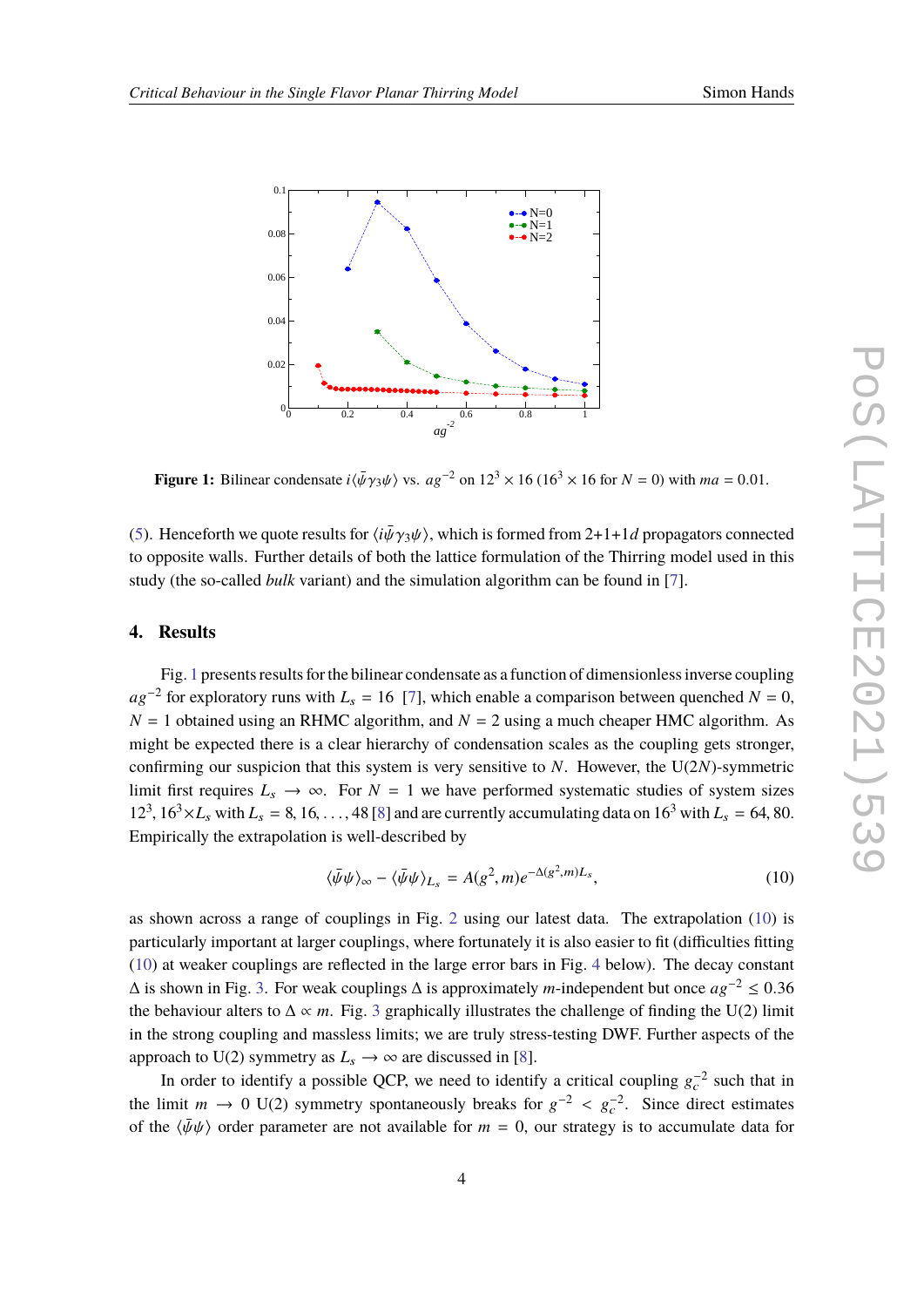<span id="page-4-0"></span>

<span id="page-4-1"></span>**Figure 2:** Bilinear condensate  $i\langle \bar{\psi}\gamma_3\psi \rangle$  on  $16^3 \times L_s$  with  $ma = 0.05$ .  $\beta \equiv a g^{-2}$ 



**Figure 3:** The decay constant  $\Delta(g^2, m)$ .

 $ma = 0.005, 0.01, 0.02, \ldots, 0.05$  and fit the whole set to a renormalisation group-inspired equation of state [\[9\]](#page-6-8)

<span id="page-4-2"></span>
$$
m = A(g^{-2} - g_c^{-2})\langle \bar{\psi}\psi \rangle^{\delta - 1/\beta} + B\langle \bar{\psi}\psi \rangle^{\delta}.
$$
 (11)

The latest simulations are aimed at straddling the critical coupling identified in [\[8\]](#page-6-7) with wall separations up to and including  $L_s = 80$ . Our fit to the order parameter data extrapolated to  $L_s \rightarrow \infty$  is shown in Fig. [4,](#page-5-0) along with the fitted curve in the  $m \rightarrow 0$  limit. The critical parameters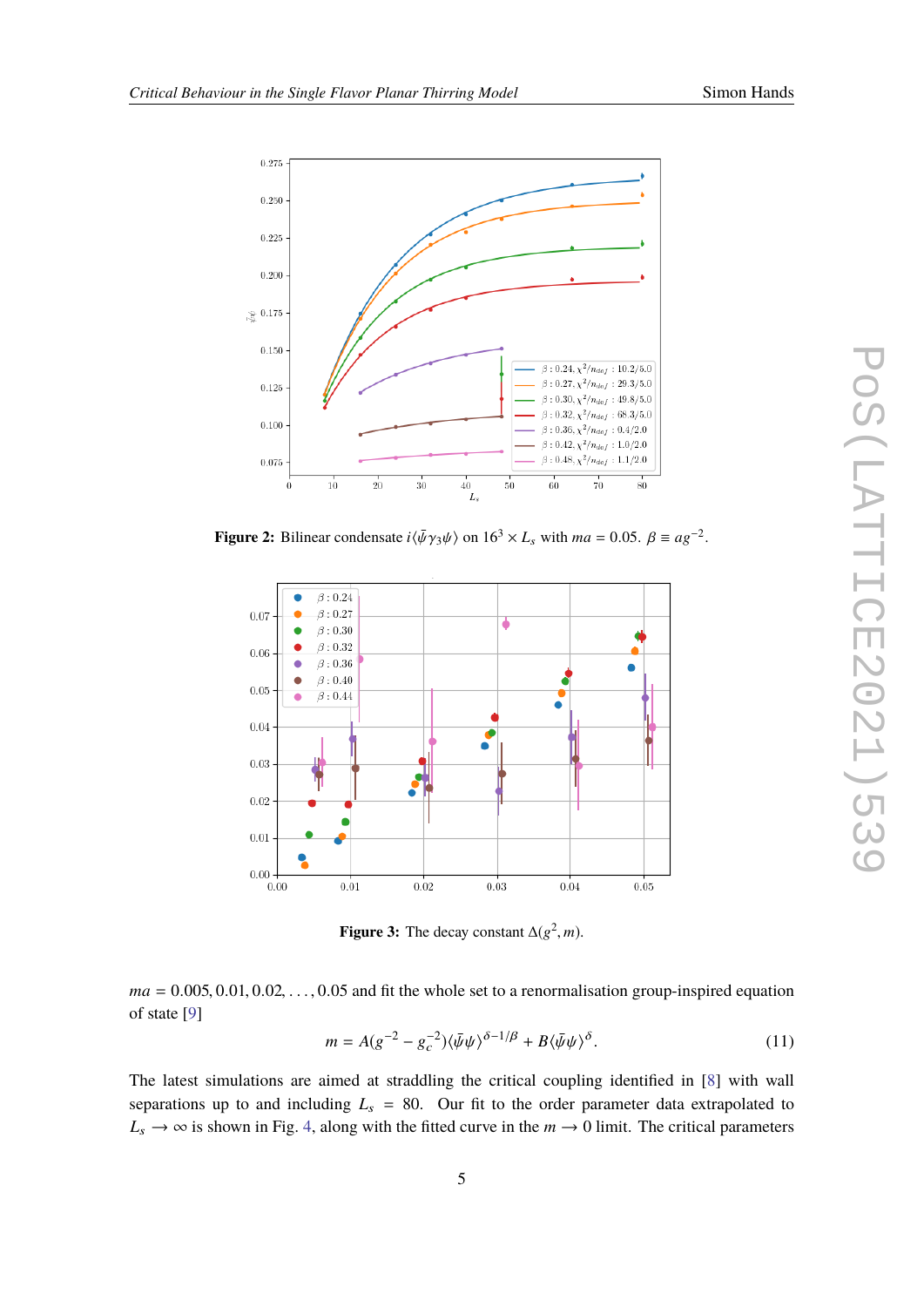<span id="page-5-0"></span>

**Figure 4:** Equation of state fit for  $N = 1$  on  $16<sup>3</sup>$  in the  $L_s \rightarrow \infty$  limit.

are

<span id="page-5-1"></span>
$$
\beta_c \equiv a g_c^{-2} = 0.283(1); \tag{12}
$$

$$
\delta = 4.17(5); \quad \beta = 0.320(5), \tag{13}
$$

compatible with the fit based on data taken exclusively in the symmetric phase reported in [\[8\]](#page-6-7). Using hyperscaling the critical exponents [\(13\)](#page-5-1) can be related to those more usually extracted from orthodox finite-volume scaling studies:

$$
\nu = 0.55(1); \quad \eta = 0.16(1). \tag{14}
$$

#### **5. Discussion**

The success of the fit to  $(11)$  is strong evidence for spontaneous U(2) symmetry breaking and the existence of a QCP for the  $N = 1$  Thirring model. Absence of symmetry breaking for  $N = 2$  [\[7\]](#page-6-6) as illustrated in Fig. [1](#page-3-0) leads to the conclusion

$$
1 < N_c < 2. \tag{15}
$$

By way of contrast, investigations of the Thirring model using  $N = 1$  staggered fermion flavors [\[9\]](#page-6-8) reveal distinct critical exponents (see also [\[10\]](#page-6-9)):

$$
\delta = 2.75(9); \quad \beta = 0.57(2); \quad \nu = 0.71(3); \quad \eta = 0.60(4), \tag{16}
$$

and as already observed in Sec. [2,](#page-1-3) the critical  $3 < N_c^{\text{stagg}} < 4$  for staggered fermions is considerably<br>larger. It seems plausible that the phase transitions respect by numerical simulations of DWE and larger. It seems plausible that the phase transitions probed by numerical simulations of DWF and staggered fermions lie in different universality classes, and define distinct QCPs. This is perfectly consistent with the remarks made in Sec. [2.](#page-1-3) It is possible to formulate a Thirring model with U(*N*)⊗U(*N*) symmetry using Kähler-Dirac fermions in which spinor and taste degrees of freedom